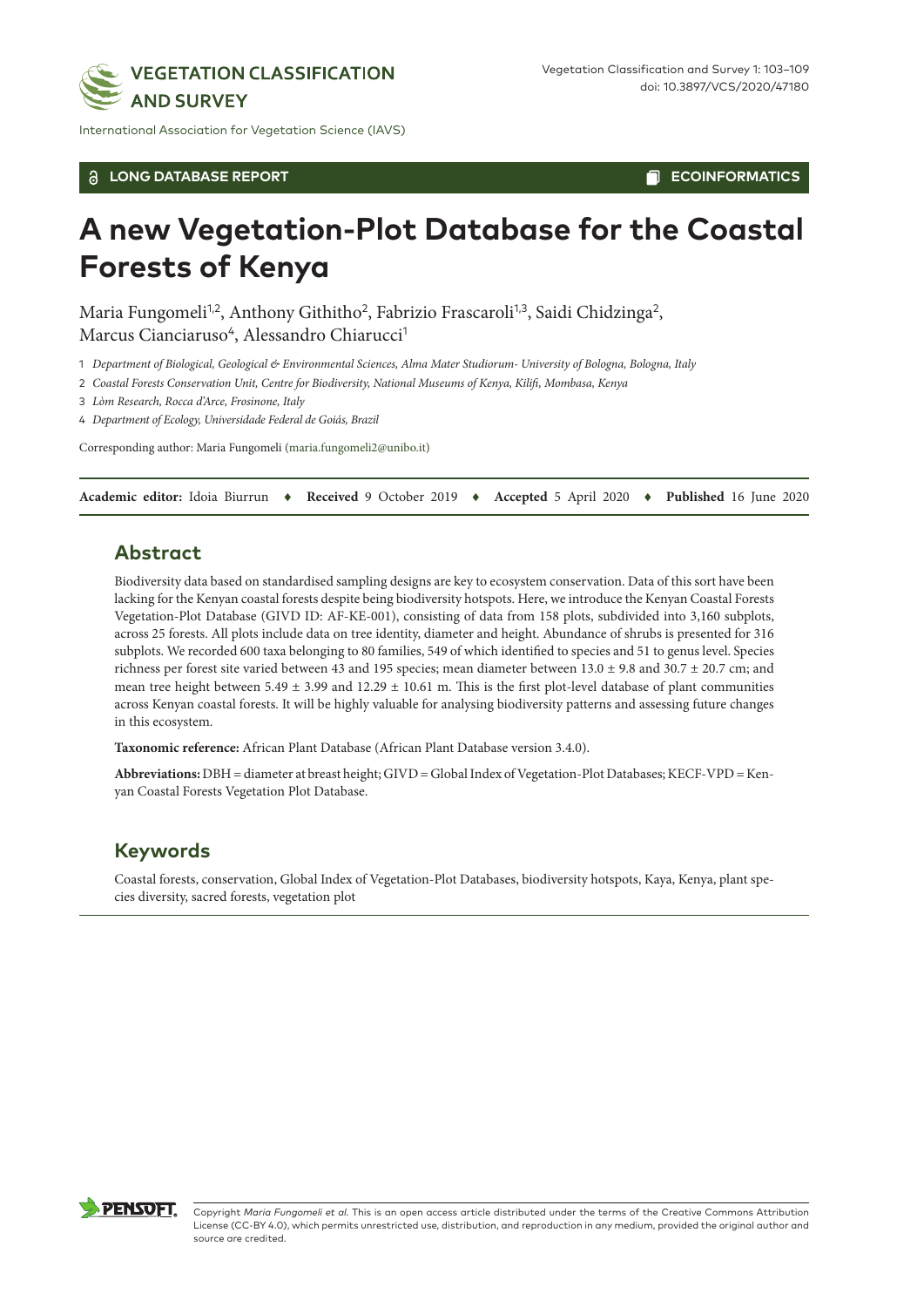# **GIVD Fact Sheet: Kenya Coastal Forests Vegetation-Plot Database (KECF-VPD)**

| <b>GIVD Database ID: AF-KE-001</b>                                                           |                                                                                                                                                                                                                              |                                                | <b>Last update: 2020-03-20</b>                                                                                                                                                                                                                              |  |  |
|----------------------------------------------------------------------------------------------|------------------------------------------------------------------------------------------------------------------------------------------------------------------------------------------------------------------------------|------------------------------------------------|-------------------------------------------------------------------------------------------------------------------------------------------------------------------------------------------------------------------------------------------------------------|--|--|
| Kenya Coastal Forests Vegetation Plot Database                                               |                                                                                                                                                                                                                              | Web address: http://www.givd.info/ID/AF-KE-001 |                                                                                                                                                                                                                                                             |  |  |
| (alessandro.chiarucci@unibo.it)                                                              | Database manager(s): Maria Fungomeli (maria.fungomeli2@unibo.it); Alessandro Chiarucci                                                                                                                                       |                                                |                                                                                                                                                                                                                                                             |  |  |
| Owner: Maria Fungomeli,<br>Senior Curator & Research Scientist.<br>National Museums of Kenya | PhD Student-University of Bologna, Dept of Biology, Geology & Envtal Sci.<br>Coastal Forests Conservation Unit, Center for Biodiversity<br>e-mail: mfungomeli@museums.or.ke; maria.fungomeli2@unibo.it; fungomaria@yahoo.com |                                                |                                                                                                                                                                                                                                                             |  |  |
| otherwise genus level used.                                                                  |                                                                                                                                                                                                                              |                                                | Scope: A plant species diversity survey of the Coastal Forests of Kenya. The survey covered 25 forests with details of trees<br>and shrubs species, DBH & Height, georeference of sites & transects. Plants were identified to species level where possible |  |  |
| Availability: according to a specific agreement                                              |                                                                                                                                                                                                                              | Online upload: no                              | Online search: no                                                                                                                                                                                                                                           |  |  |
| Database format(s): Excel                                                                    |                                                                                                                                                                                                                              |                                                | Export format(s): Excel, Open Document, PDF, CSV file                                                                                                                                                                                                       |  |  |
| Plot type(s): nested plots                                                                   |                                                                                                                                                                                                                              | Plot-size range: 50 to 1000                    |                                                                                                                                                                                                                                                             |  |  |
| Non-overlapping plots:<br>158                                                                | <b>Estimate of existing plots:</b><br>158                                                                                                                                                                                    | <b>Completeness:</b><br>100%                   | Status:<br>finished                                                                                                                                                                                                                                         |  |  |
| Total no. of plot<br>observations:<br>158                                                    | Number of sources (biblioreferences, data collectors):<br>$\Omega$                                                                                                                                                           |                                                | Valid taxa:<br>600                                                                                                                                                                                                                                          |  |  |
| <b>Countries (%): KE: 100%</b>                                                               |                                                                                                                                                                                                                              |                                                |                                                                                                                                                                                                                                                             |  |  |
| <b>Formations:</b> Forest: $100\%$ = Terrestrial: $100\%$                                    |                                                                                                                                                                                                                              |                                                |                                                                                                                                                                                                                                                             |  |  |
| Guilds: [NA]                                                                                 |                                                                                                                                                                                                                              |                                                |                                                                                                                                                                                                                                                             |  |  |
| <b>Environmental data (%):</b> altitude: 100%                                                |                                                                                                                                                                                                                              |                                                |                                                                                                                                                                                                                                                             |  |  |
| height of trees: 100%                                                                        | Performance measure(s): presence/absence only: 100%; number of individuals: 100%; measurements like diameter or                                                                                                              |                                                |                                                                                                                                                                                                                                                             |  |  |
|                                                                                              | Geographic localization: GPS coordinates (precision 25 m or less): 100%                                                                                                                                                      |                                                |                                                                                                                                                                                                                                                             |  |  |
| Sampling periods: 2010-2019: 100%                                                            |                                                                                                                                                                                                                              |                                                |                                                                                                                                                                                                                                                             |  |  |
|                                                                                              |                                                                                                                                                                                                                              |                                                | Information as of 2020-03-20 further details and future updates available from http://www.givd.info/ID/AF-KE-001                                                                                                                                            |  |  |

# **Introduction**

Eastern African coastal forests are tropical forests known for their rich biodiversity and high levels of endemism, including a concentration of rare and threatened taxa and high diversity of endemic plant and animal species (Wass 1995; Burgess et al. 1998; Lovett 1998; Burgess and Clarke 2000; Myers et al. 2000; Luke 2005; Azeria et al. 2007). According to Burgess and Clarke (2000), this vegetation type hosts more than 4,500 plant species and 1,050 plant genera, the majority of which are woody. This rich biodiversity has been largely attributed to favourable climatic conditions and a wide range of ecological niches (Moomaw 1960; Lovett 1998; Burgess and Clarke 2000; Montagnini and Jordan 2010). Overall, these forests extend along the coastal edge of Eastern Africa along the Indian Ocean stretching from Somalia in the north, through coastal Kenya and Tanzania, and all the way to Mozambique in the south. They have been defined as the "Swahilian centre of endemism", which constitutes a hotspot of endemism in Africa (Burgess et al. 1998; Luke 2005).

For millennia, Eastern African coastal forests have supported livelihoods both locally and regionally and played a major role as high conservation value ecosystems (Wass 1995). However, they are increasingly facing a number of threats which include a growing population and increased anthropogenic activities such as illegal logging, poaching, charcoal burning and agriculture expansion, all activities leading to increased deforestation (Burgess et al. 1998; Burgess and Clarke 2000; Habel et al. 2017). According to Wass

(1995) and Burgess et al. (1998), these threats have had severe impacts and resulted in the heavy fragmentation of once connected forests. Some 10% of the original forest cover is estimated to remain, of which only 17% are under some kind of protection (Wass 1995; Burgess and Clarke 2000). Conserving and sustainably managing the remaining forests of the region requires a developed and enhanced biodiversity monitoring system, which is currently lacking. Developing such a system requires baseline biodiversity data, which are currently scant, limited and outdated.

The Kenyan coastal forests fall within the Eastern African coastal forests. Despite their global significance as biodiversity hotspots (Burgess et al. 1998; Myers et al. 2000; Hobohm et al. 2019), systematic biodiversity data survey based on a standard design are still lacking. The first-ever vegetation survey of the coastal forests of Kenya was carried out in 1987 without using a vegetation plot design (Robertson and Luke 1993), with the aim to create a list of species found in these forests (Robertson and Luke 1993; Luke 2005). A standardised dataset based on vegetation plots and suitable for analysing spatial and temporal patterns across the whole area does still not exist. Filling this knowledge gap is even more urgent given the continuing deforestation and the uncertainty of future climate change projections. There is need to undertake ecological studies that can provide baseline data required for sound ecological monitoring and evaluation.

This paper provides a basic description of a new vegetation-plot database, developed as part of a collaboration between the University of Bologna and the National Museums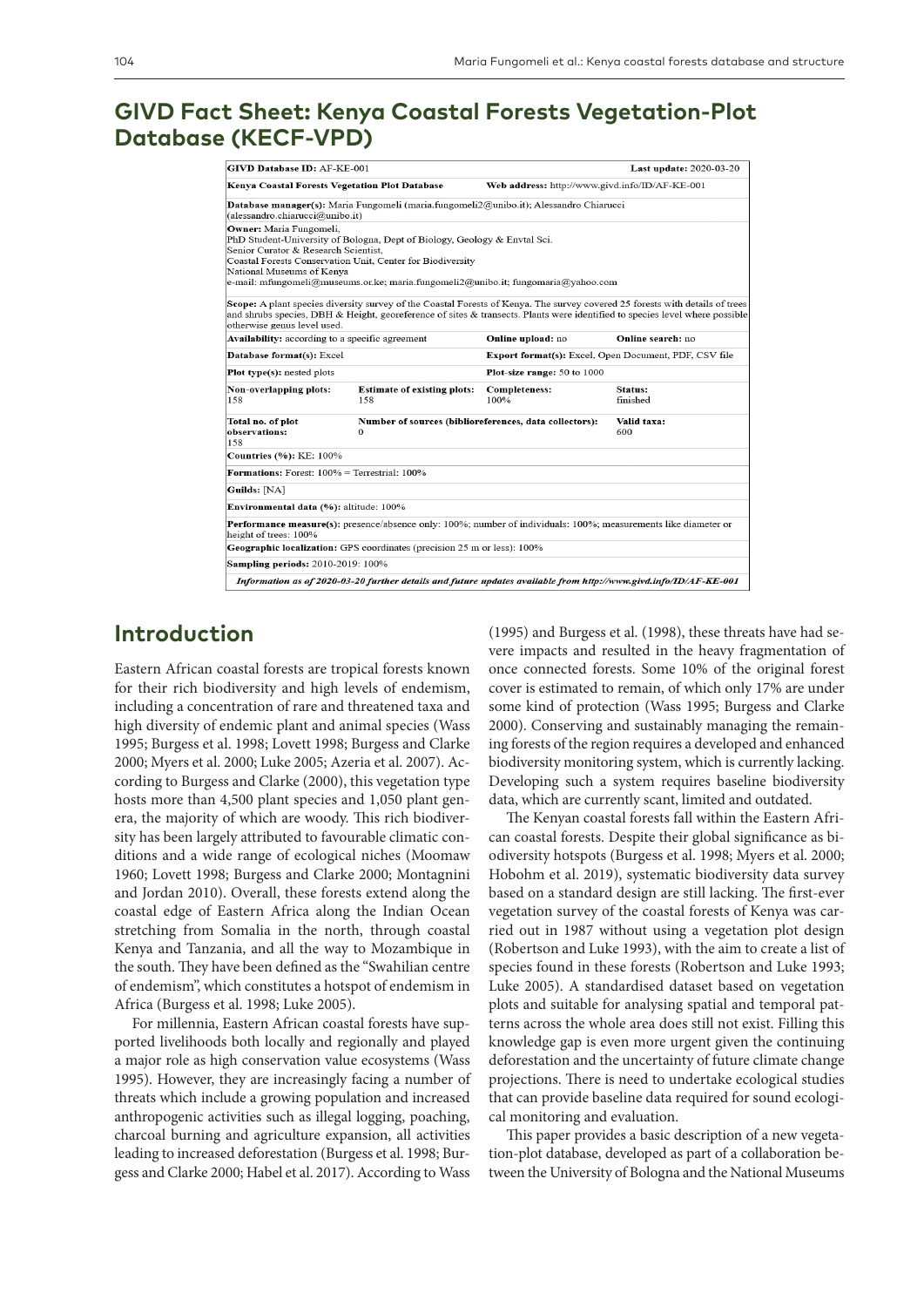of Kenya. The database contains data of 25 different forest patches and was developed with the goal to produce a solid sample-based (Chiarucci 2007) overview of the plant communities in the Kenyan coastal forests. The resulting vegetation-plot database represents the first standardised plant data set for these forests and a fundamental tool for future assessments and monitoring of a key biodiversity hotspot.

# **Study Area: the coastal forests of Kenya in the context of Eastern African forests**

The coastal forests of Kenya are part of the Eastern African coastal forests ecoregion and are isolated patches of evergreen to semi-evergreen closed canopy forests. They present unique remnants of indigenous ecosystems and are part of the North Zanzibar-Inhambane Regional Mosaic, which extends from southern Somalia through coastal Kenya to southern Tanzania, including the islands of Zanzibar and Pemba (Burgess et al. 1998, Burgess and Clarke 2000; Githitho 2004; Peltorinne 2004; Luke 2005), and part of the biodiversity hotspot known as the Eastern Arc and Coastal Forests of Kenya and Tanzania (Myers et. al. 2000). They stretch from the north to south along the Kenyan coast, and are mostly found on ancient coral reef bed rocks formed as a result of sea level drops. Therefore, they span over a variety of altitudinal gradients and climatic zones.

The climatic range of the Kenyan coastal forests is tropical with coastal high humidity (Burgess and Clarke 2000). The annual rainfall follows distinctive rainy seasons and generally increases towards the southern coast and at higher altitudes. The rainfall pattern differs from the north to the south. In the northern region, there are two rainy seasons made of long rains (April to June) and short rains (November to December), while in the south, there is only one long rain season between April and June. However, both south and north regions have an annual rainfall variability where the seasons may vary from year to year. Overall, the mean annual rainfall ranges from 900 mm to 1200 mm (Glover et al. 1954; Moomaw 1960; Burgess et al. 1998; Burgess and Clarke 2000). The mean temperature ranges between 30°C during the dry season (December-March) to 25°C during the long rain season (April-September), with relatively cooler temperatures in the southern coast.

It is estimated that approximately 3,170 km<sup>2</sup> of Eastern African coastal forests remains in Somalia, Kenya, Tanzania, Mozambique, Zimbabwe and Malawi. Approximately 20% of these forests are found in Kenya (Burgess et al. 1998; Burgess and Clarke 2000; Azeria et al. 2007). The number of Kenyan coastal forests patches was estimated to be 107 patches in early 1990s (Robertson and Luke 1993; Wass 1995; Burgess et al. 1998; Burgess and Clarke 2000; Githitho 2004; Luke 2005; Azeria et al. 2007).

The size and protection status of the Kenyan coastal forests is highly variable. The two largest remaining forests are Arabuko Sokoke (42,000 ha) and Shimba Hills (25,300 ha), which are government protected forest reserves (Table 1). Other government protected forest reserves include Marenje (1,480 ha), Gogoni (832 ha), Buda (670 ha), Dzombo (650 ha) and Mrima (377 ha). The other forest remnants spread over small patches (10 to 75 ha)

| Forest ID | Forest name           | <b>Protection status</b> | Latitude decimal | Longitude decimal | Area (ha) | Number of | <b>Species</b> |
|-----------|-----------------------|--------------------------|------------------|-------------------|-----------|-----------|----------------|
|           |                       |                          | degree           | degree            |           | plots     | richness       |
| Arabuko   | Arabuko Sokoke forest | Forest reserve           | $-3.32138$       | 39.92917          | 42.000    | 26        | 178            |
| Bomu      | Kaya Bomu             | Sacred forest            | $-3.93354$       | 39.59635          | 409       | 8         | 154            |
| Buda      | <b>Buda forest</b>    | Forest reserve           | $-4.45812$       | 39.39683          | 670       | 6         | 121            |
| Chivara   | Kaya Chivara          | Sacred forest            | $-3.69452$       | 39.69132          | 150       | 8         | 140            |
| Chonyi    | Kaya Chonyi           | Sacred forest            | $-4.06953$       | 39.53038          | 200       | 4         | 62             |
| Diani     | Kaya Diani            | Sacred forest            | $-4.27523$       | 39.58520          | 20        | 3         | 66             |
| Dzombo    | Dzombo forest         | Forest reserve           | $-4.42945$       | 39.21545          | 650       | 6         | 90             |
| Fungo     | Kaya Fungo            | Sacred forest            | $-3.80068$       | 39.51047          | 204       | 4         | 60             |
| Gandini   | Gandini forest        | Sacred forest            | $-4.03443$       | 39.50988          | 150       | 5         | 80             |
| Gogoni    | Gogoni forest         | Forest reserve           | $-4.41013$       | 39.47628          | 832       | 6         | 123            |
| Jibana    | Kaya Jibana           | Sacred forest            | $-3.84048$       | 39.67382          | 140       | 8         | 195            |
| Kambe     | Kaya Kambe            | Sacred forest            | $-3.86766$       | 39.65363          | 75        | 6         | 109            |
| Kauma     | Kaya Kauma            | Sacred forest            | $-3.62968$       | 39.73778          | 75        | 7         | 77             |
| Kinondo   | Kaya Kinondo          | Sacred forest            | $-4.39427$       | 39.54703          | 30        | 3         | 56             |
| Marenje   | Marenje forest        | Forest reserve           | $-4.48458$       | 39.25906          | 1,480     | 6         | 76             |
| Mrima     | Mrima forest          | Forest reserve           | $-4.48573$       | 39.26883          | 377       | 6         | 101            |
| Mtswakara | Kaya Mtswakara        | Sacred forest            | $-4.00017$       | 39.51997          | 248       | 4         | 64             |
| Muhaka    | Kaya Muhaka           | Sacred forest            | $-4.32568$       | 39.52328          | 150       | 5         | 90             |
| Muvya     | Kaya Mudzimuvya       | Sacred forest            | $-3.94175$       | 39.58190          | 171       | 4         | 85             |
| Mwiru     | Kaya Mudzimwiru       | Sacred forest            | $-3.95913$       | 39.57372          | 147       | 4         | 70             |
| Ribe      | Kaya Ribe             | Sacred forest            | $-3.89922$       | 39.63363          | 36        | 5         | 95             |
| Shimba    | Shimba Hills forest   | Forest reserve           | $-4.26940$       | 39.37208          | 25,300    | 12        | 190            |
| Teleza    | Kaya Teleza           | Sacred forest            | $-4.14147$       | 39.50342          | 67        | 6         | 91             |
| Tiwi      | Kaya Tiwi             | Sacred forest            | $-4.25704$       | 39.59817          | 10        | 3         | 53             |
| Waa       | Kaya waa              | Sacred forest            | $-4.19970$       | 39.61565          | 30        | 3         | 43             |

**Table 1.** Overview of the forest sites included in the Kenyan coastal forest vegetation-plot database, with an indication of their protection status, geographical coordinates, area, number of plots and recorded total species richness per forest site.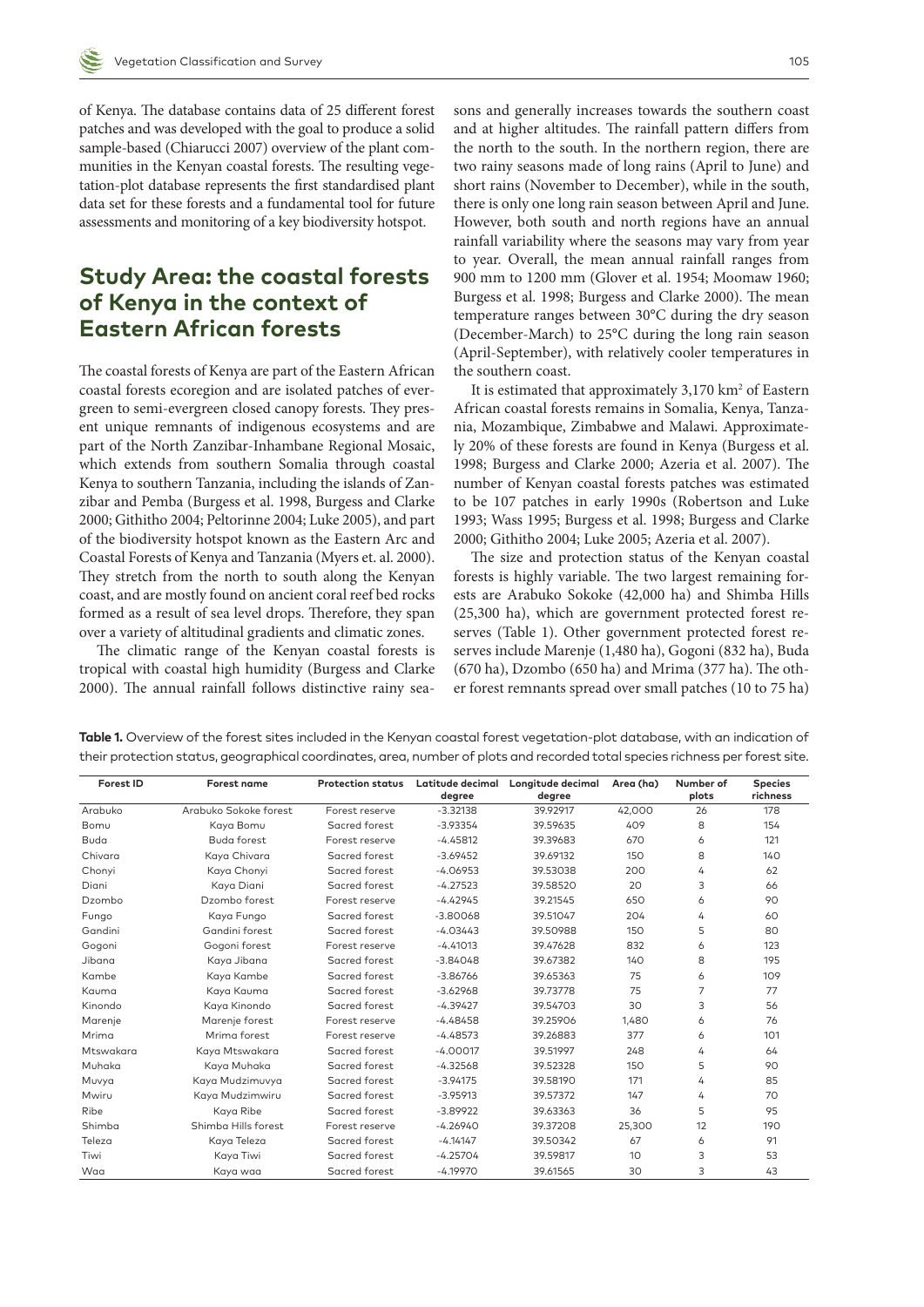many of which are considered sacred forests and are managed traditionally and culturally by the local communities (Table 1). These forest patches are locally referred to as *'Kaya'* (Robertson and Luke 1993; Wass 1995; Burgess and Clarke 2000; Githitho 2004; Luke 2005; Metcalfe et al. 2010; Githitho 2016; Luke and Githitho 2016).

# **Data collection**

Sampling was based on a nested plot design consisting of 158 rectangular plots located in 25 forests sites of the Kenyan coastal forests spanning along the coastline, from north to south (Figure 1). The sampling was carried out from November 2018 to June 2019. The forests are a mixture of evergreen to semi-deciduous forests. During field work, we experienced a mix of wet and semi-dry season while in the field with a lot of light rains. Hence performing part of the fieldwork during the dry season did not affect plants identification, as most plants remained leafy and some flowering while the few deciduous were commonly locally known by botanist and could be easily identified.

To standardise sampling intensity, the number of plots per forest site was approximately proportional to the forest site area, although with some variation due to site accessibility and fragmentation. The location of the plots within each forest site was randomised with minor adaptations due to accessibility. A minimum distance of 200 m between plots per site was maintained to maximise spatial variation. The plots were laid with a north-south orientation, had a standard size of 10 m  $\times$  100 m and were further sub-divided into twenty 10 m  $\times$  5 m subplots for a total of 3,160 subplots across the entire study system. We sampled and identified at the species level all woody plant individuals with diameter at breast height (DBH)  $\geq$  5 cm (mostly trees) rooted within each subplot. For each tree, besides DBH, we also measured the height with a hand held clinometer (Suunto PM-5), or a calibrated measuring pole (50 m) in areas with dense forests where clinometer was difficult to use. Woody plant individuals with DBH < 5 cm, mostly shrubs, were sampled and identified in two of the twenty subplots within a plot, where one was randomly selected in the northern half (subplots 1–10) and the second in the southern half (subplots 11–20) of the plot. The abundance of shrub species was assessed by counting the number of individual shoots rooted within the subplot.

Plants were identified on-site to the species or at least genus level by local botanists and with the use of botanical manuals using standard references for the area (Noad and Birnie 1990; Beentje 1994; Luke 2005). When on-site identification was not possible, voucher specimens were collected for subsequent identification on the lab with the help of herbarium specimens. Finally, Global Positioning Systems (GPS) devices were used for recording the geographical coordinates and altitude of forest sites and plots (start and end points), and shrub subplots.



**Figure 1. A** Map of Eastern Africa area highlighting the coastal area of Kenya. **B** Coastal forests of Kenya spanning from North to South (all forests identified by green colour with and without numbers), the numbered are the sampled sites with their protection status. 1 = Arabuko, 2 = Bomu, 3 = Buda, 4 = Chivara, 5 = Chonyi, 6 = Diani, 7 = Dzombo, 8 = Fungo, 9 = Gandini, 10 = Gogoni, 11 = Jibana, 12 = Kambe, 13 = Kauma, 14 = Kinondo, 15 = Marenje, 16 = Mrima, 17 = Mtswaka, 18 = Muhaka, 19 = Muvya, 20 = Mwiru, 21 = Ribe, 22 = Shimba, 23 = Teleza, 24 = Tiwi, 25 = Waa.

#### **Database content**

The Kenyan coastal forests vegetation-plot database (KE-CF-VPD) is registered at the Global Index of Vegetation Database [\(http://www.givd.info/ID/AF-KE-001\)](http://www.givd.info/ID/AF-KE-001). It consists of vegetation data collected in 158 nested plots across 25 forests sites (Table 1). The total subplots were 3,160. The sampled forest sites are characterised by different area sizes and protection status, with seven government state forest reserves (377 to 42,000 ha) and 18 sacred sites (10 to 409 ha). Overall, the database includes 40,913 occurrence records relative to a total of 600 distinct taxa belonging to 80 families. 549 species were identified at the specific level and 51 at the genus level belonging to 43 genera. For taxonomy consistency and to avoid misspelt names, plant species names were standardised using the TAXONSTAND package in R statistical software (Cayuela et al. 2017).

In total, 19 families had more than 10 species (Table 2) with *Rubiaceae* presenting the highest number of spe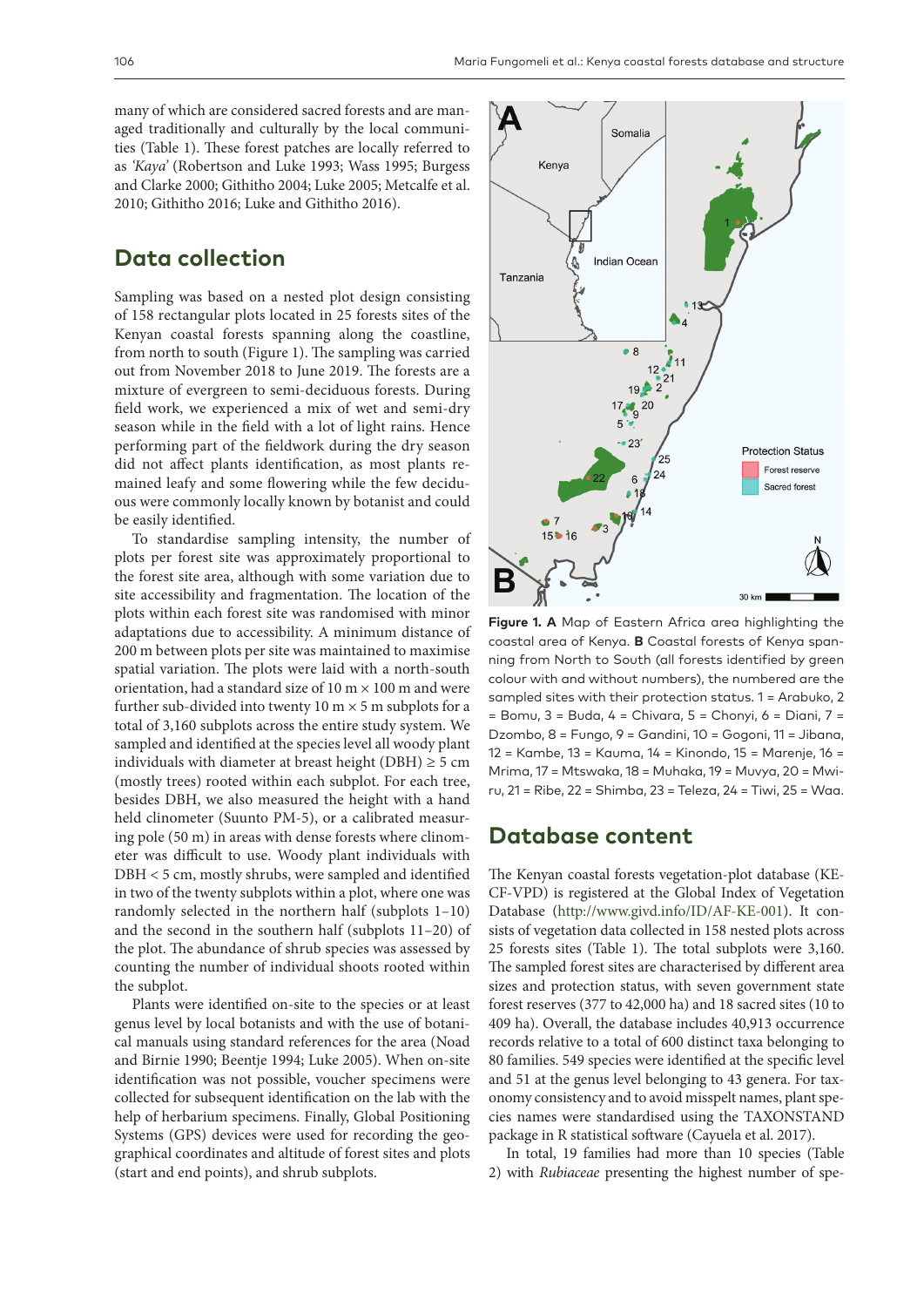**Table 2.** List of the most diverse families in the Kenyan coastal forests vegetation-plot database, defined as those having at least 10 different recorded species.

| Family         | Number of species |
|----------------|-------------------|
| Rubiaceae      | 63                |
|                |                   |
| Leguminosae    | 61                |
| Malvaceae      | 34                |
| Euphorbiaceae  | 30                |
| Annonaceae     | 24                |
| Moraceae       | 23                |
| Sapindaceae    | 22                |
| Apocynaceae    | 20                |
| Sapotaceae     | 18                |
| Rutaceae       | 17                |
| Celastraceae   | 16                |
| Combretaceae   | 16                |
| Lamiaceae      | 16                |
| Capparaceae    | 15                |
| Ebenaceae      | 14                |
| Acanthaceae    | 12                |
| Phyllanthaceae | 12                |
| Salicaceae     | 11                |
| Anacardiaceae  | 10                |



**Figure 2.** Distribution of species richness per plot in the Kenyan coastal forests vegetation-plot database (n = 158 plots).

cies (63), followed by *Leguminosae* (61), *Malvaceae* (34) and *Euphorbiaceae* (30). Species richness per site varied between 43 species at Waa sacred forest to 195 species at Jibana sacred forest (Table 1). The Shimba Hills and Arabuko forest reserves, the largest forest sites, were the richest after Jibana. The number of species increased relative to the area, as expected given the species-area relationship perspective. Some small forest areas, like Jibana, also exhibited high species richness, likely because other factors different from area may have a strong impact in driving local species richness.

The frequency distribution of species richness per plot showed a slightly right-skewed distribution (Figure 2), with the highest number of plots harbouring between 35–40 species. The most frequent trees in plots across all sites were *Uvaria acuminata* and *Haplocoelum inoploeum*  (Table 3). *Hymenaea verrucosa* exhibited the highest mean

DBH and height. The shrubs *Monanthotaxis fornicata*  and *Synaptolepis kirkii* were among the 20 most frequent woody species in plots (Table 3).

Basic forest structure varied across sites (Table 4). The highest mean DBH was recorded at Mtswaka sacred forest while the lowest at Chivara sacred forest. Kambe sacred forest exhibited the highest mean height, while Diani sacred forest the lowest. There was a high variation in tree heights from the small to tallest within sites, creating mean heights that would depict a bush rather than a forest, but this is not the case given the large mean DBH recorded. The largest number of tree individuals was sampled at Arabuko and Shimba forest reserves, the largest ones, and where more plots were sampled, while the lowest at Muvya sacred forest.

## **Conclusion**

The KECF-VPD database represents the first vegetation dataset collected according to a standardised plot-based design across Kenyan coastal forests. This database represents a snapshot of the vegetation in a relevant fraction of the existing forest patches in the region. As such, the database provides the best available picture of the current patterns of woody plant biodiversity of these forests. Since the sampling design was based on different scale levels (forest sites, plots and subplots), the database also offers a unique opportunity for exploring the patterns and determinants of plant diversity in the Kenyan Coastal forests across spatial scales. These data will provide a tool and baseline for assessing future changes in the study system.

### **Future perspectives**

The current KECF-VPD database covers 25 Kenyan coastal forests. There is potential to extend the survey to the remaining coastal forests not covered by this research. The database is presently being explored for analysing species diversity data, in terms of species-area relationships, beta diversity and species composition. A successive phase will also be to develop a biodiversity monitoring platform for these forests. Such a platform could be shared with the institutions, organisations and communities working and living around these forests to promote their conservation and sustainable management. Furthermore, integrating socio-economic aspects into the research would be essential to capture local level forest use by adjacent communities and their attitude towards forest management and conservation.

# **Data availability**

The database is presently stored at the University of Bologna. Its availability is currently restricted to the PhD pro-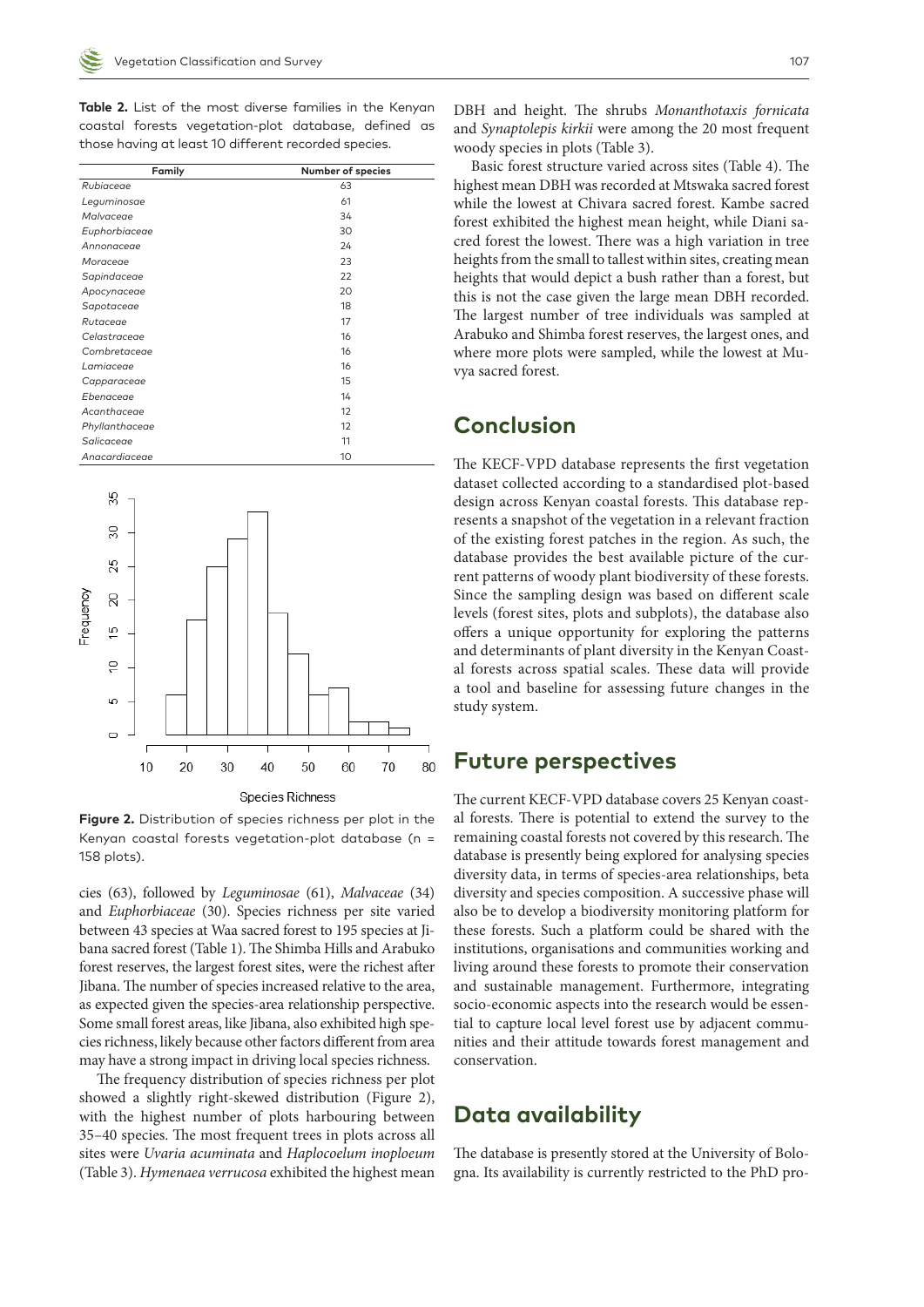| <b>Species</b>              | Family         | Habit | Number of plots | DBH (mean ± sd) (cm) | Height (mean $\pm$ sd) (m) |
|-----------------------------|----------------|-------|-----------------|----------------------|----------------------------|
| Uvaria acuminata            | Annonaceae     | tree  | 95              | $7.4 \pm 2.13$       | $7.54 \pm 7.08$            |
| Haplocoelum inoploeum       | Sapindaceae    | tree  | 94              | $11.9 \pm 7.46$      | $5.51 \pm 2.71$            |
| Polysphaeria parvifolia     | Rubiaceae      | tree  | 69              | $5.6 \pm 0.57$       | $2.75 \pm 0.67$            |
| Salacia elegans             | Celastraceae   | liana | 69              | $7.3 \pm 1.87$       | $7.14 \pm 2.78$            |
| Combretum schumannii        | Combretaceae   | tree  | 66              | $18.5 \pm 16.97$     | $9.24 \pm 5.74$            |
| Hymenaea verrucosa          | Leguminosae    | tree  | 66              | $33.9 \pm 21.36$     | $15.73 \pm 8.50$           |
| Landolphia kirkii           | Apocynaceae    | liana | 66              | $9.5 \pm 3.79$       | $8.21 \pm 3.33$            |
| Monanthotaxis fornicata     | Annonaceae     | shrub | 66              |                      |                            |
| Synaptolepis kirkii         | Thymelaeaceae  | shrub | 64              |                      |                            |
| Cassipourea euryoides       | Rhizophoraceae | tree  | 63              | $14.7 \pm 8.64$      | $8.21 \pm 4.02$            |
| Asteranthe asterias         | Annonaceae     | tree  | 57              | $6.2 \pm 1.60$       | $3.09 \pm 1.03$            |
| Manilkara sansibarensis     | Sapotaceae     | tree  | 57              | $18.2 \pm 11.43$     | $9.41 \pm 5.06$            |
| Cola minor                  | Malvaceae      | tree  | 56              | $12.8 \pm 7.79$      | $5.75 \pm 3.18$            |
| Grewia plagiophylla         | Malvaceae      | tree  | 56              | $12.2 \pm 5.71$      | $5.15 \pm 2.30$            |
| Pyrostria bibracteata       | Rubiaceae      | tree  | 56              | $8.6 \pm 5.38$       | $4.25 \pm 2.46$            |
| Combretum illairii          | Combretaceae   | liana | 54              | $11.1 \pm 13.82$     | $6.00 \pm 5.51$            |
| Lecaniodiscus fraxinifolius | Sapindaceae    | tree  | 54              | $20.4 \pm 15.06$     | $8.29 \pm 5.15$            |
| Deinbollia borbonica        | Sapindaceae    | tree  | 52              | $6.7 \pm 1.75$       | $2.90 \pm 0.66$            |
| Allophylus pervillei        | Sapindaceae    | tree  | 51              | $7.0 \pm 1.92$       | $3.36 \pm 0.83$            |
| Suregada zanzibariensis     | Euphorbiaceae  | tree  | 51              | $7.0 \pm 2.23$       | $3.83 \pm 1.42$            |

Table 3. List of the 20 most frequent species per plot (n = 158 plots), including family, habit, number of plots in which they have been recorded, and DBH and height (mean ± standard deviation) for species with DBH ≥ 5cm.

**Table 4.** Basic structural data of the Kenyan coastal forest sites expressed as mean **(±** standard deviation) of the DBH and height, and number of measured trees (n).

| Site    | DBH (mean ± sd)  | Height (mean ± sd) | n    |
|---------|------------------|--------------------|------|
|         | (cm)             | (m)                |      |
| Arabuko | $15.3 \pm 12.55$ | $7.73 \pm 4.74$    | 2163 |
| Bomu    | $25.2 \pm 22.28$ | $9.99 \pm 8.07$    | 275  |
| Buda    | $16.6 \pm 15.14$ | $7.94 \pm 6.28$    | 658  |
| Chivara | $13.0 \pm 9.80$  | $7.26 \pm 4.78$    | 539  |
| Chonyi  | $17.3 \pm 15.91$ | $6.79 \pm 5.10$    | 216  |
| Diani   | $16.0 \pm 23.26$ | $5.49 \pm 3.99$    | 412  |
| Dzombo  | $18.9 \pm 20.84$ | $7.71 \pm 5.77$    | 470  |
| Fungo   | $17.0 \pm 14.80$ | $8.74 \pm 5.74$    | 208  |
| Gandini | $17.3 \pm 12.02$ | $7.39 \pm 4.45$    | 270  |
| Gogoni  | $17.5 \pm 16.80$ | $7.50 \pm 6.10$    | 709  |
| Jibana  | $18.6 \pm 19.45$ | $9.71 \pm 7.95$    | 972  |
| Kambe   | $24.5 \pm 25.37$ | $12.29 \pm 10.61$  | 274  |
| Kauma   | $13.4 \pm 28.18$ | $7.29 \pm 4.67$    | 253  |
| Kinondo | $19.5 \pm 17.83$ | $9.56 \pm 6.92$    | 468  |
| Marenje | $16.3 \pm 14.18$ | $7.81 \pm 5.91$    | 579  |
| Mrima   | $15.7 \pm 15.56$ | $7.12 \pm 5.72$    | 485  |
| Mtswaka | $30.7 \pm 20.71$ | $11.76 \pm 7.42$   | 176  |
| Muhaka  | $24.1 \pm 20.97$ | $10.52 \pm 8.39$   | 414  |
| Muvya   | $24.8 \pm 20.57$ | $10.69 \pm 8.90$   | 110  |
| Mwiru   | $24.6 \pm 20.19$ | $10.64 \pm 6.79$   | 153  |
| Ribe    | $15.5 \pm 17.67$ | $7.62 \pm 5.74$    | 299  |
| Shimba  | $15.6 \pm 17.16$ | $7.51 \pm 6.04$    | 1345 |
| Teleza  | $17.9 \pm 11.03$ | $8.83 \pm 5.03$    | 556  |
| Tiwi    | $14.3 \pm 17.73$ | $5.59 \pm 3.93$    | 464  |
| Waa     | $15.8 \pm 11.84$ | $6.47 \pm 4.10$    | 410  |

ject within which it was developed. Possible uses by other interested researchers are presently limited on the bases of specific agreement to be discussed with the database administrators. After an embargo period, the data will be contributed to sPlot – the global vegetation plot database (Bruelheide et al. 2019).

# **Author contributions**

A.C conceptualised the idea and provided overall supervision. M.F, F.F and A.C developed the field work sampling design. A.G guided on overall study area briefing, forest sites selection and accessibility. M.F carried out the field work, collected, compiled, standardised data and prepared the manuscript. S.C contributed to field sampling and plant specimen identification. M.C reviewed the species data and verified taxonomy for African and tropical vegetation species. All authors contributed to the final manuscript.

# **Acknowledgements**

Authors are indebted to University of Bologna, Department of Biological, Geological and Environmental Sciences, International Association of Butterfly Exhibitors and Suppliers, National Museums of Kenya, Nature Kenya and WWF-Kenya for funding and logistical support received. Special thanks to Geoffrey Mashauri and Abbas Shariff for assistance in plant identification We are grateful to Lawrence Chiro and Abdulrahman Matano (Coastal forests conservation unit-NMK); Dr Tito E. Mbuvi and Joseph Muthini (Kenya Forest Research Institute); George Wara and Blessingtone Magangha (Kenya Forest Service) for field sampling assistance. We would like to acknowledge Prof. Idoia Biurrun and two other anonymous reviewers for comments and suggestions on previous version of the manuscript, and Megan J. McNellie for linguistic editing.